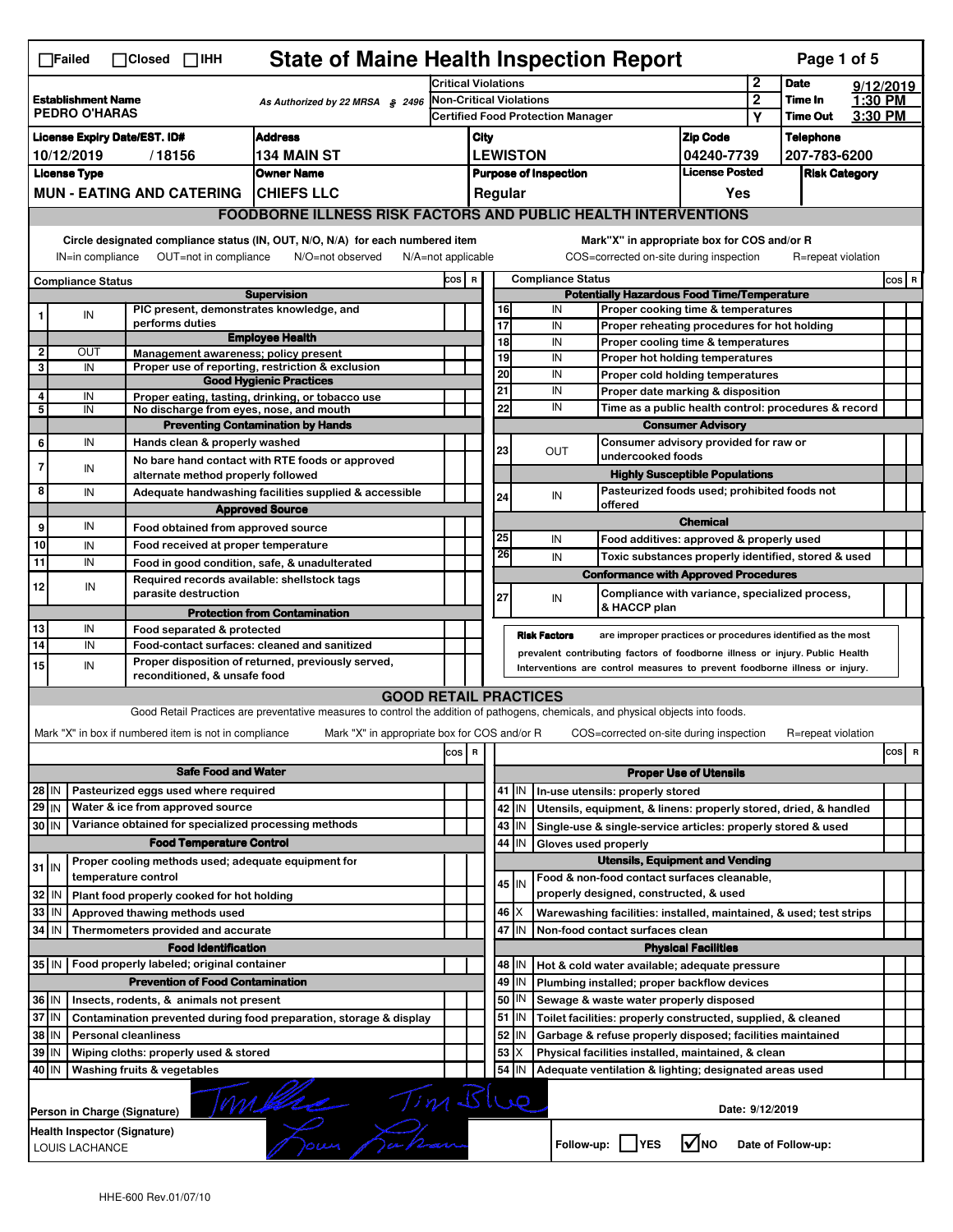|                                                      |                               |                        | <b>State of Maine Health Inspection Report</b> | Page 2 of 5  |                        |                                  |
|------------------------------------------------------|-------------------------------|------------------------|------------------------------------------------|--------------|------------------------|----------------------------------|
| <b>Establishment Name</b><br>PEDRO O'HARAS           |                               |                        | As Authorized by 22 MRSA § 2496                |              |                        | 9/12/2019<br><b>Date</b>         |
| License Expiry Date/EST. ID#<br>10/12/2019<br>/18156 | <b>Address</b><br>134 MAIN ST |                        | City / State<br>LEWISTON                       | /ME          | Zip Code<br>04240-7739 | <b>Telephone</b><br>207-783-6200 |
|                                                      |                               |                        | <b>Temperature Observations</b>                |              |                        |                                  |
| Location                                             | <b>Temperature</b>            |                        |                                                | <b>Notes</b> |                        |                                  |
| Quat sanitizer                                       | 200 ppm                       | Sanitizer bucket       |                                                |              |                        |                                  |
| Celery                                               | $40*$                         |                        | Deli reach in cooler #1 unit (top)             |              |                        |                                  |
| Dill mayo                                            | $40*$                         | Walk in cooler         |                                                |              |                        |                                  |
| Guacamole                                            | $40*$                         |                        | Deli reach in cooler #2 unit (top)             |              |                        |                                  |
| Salsa                                                | $40*$                         | Cold holding (buffet)  |                                                |              |                        |                                  |
| Water                                                | $104*$                        | Men's restroom         |                                                |              |                        |                                  |
| Taco beef                                            | $180*$                        | Hot holding (buffet)   |                                                |              |                        |                                  |
| Water                                                | $113*$                        | Kitchen hand wash sink |                                                |              |                        |                                  |
| Rice                                                 | $40*$                         | Walk in cooler         |                                                |              |                        |                                  |
| Refried beans                                        | $181*$                        | Hot holding (kitchen)  |                                                |              |                        |                                  |
| Raw haddock                                          | $40^*$                        |                        | Deli Reach in cooler #1 (bottom)               |              |                        |                                  |
| Cooked chicken                                       | $174*$                        | Hot holding (buffet)   |                                                |              |                        |                                  |
| Quat sanitizer                                       | 200 ppm                       | Bar area 3 bay sink    |                                                |              |                        |                                  |

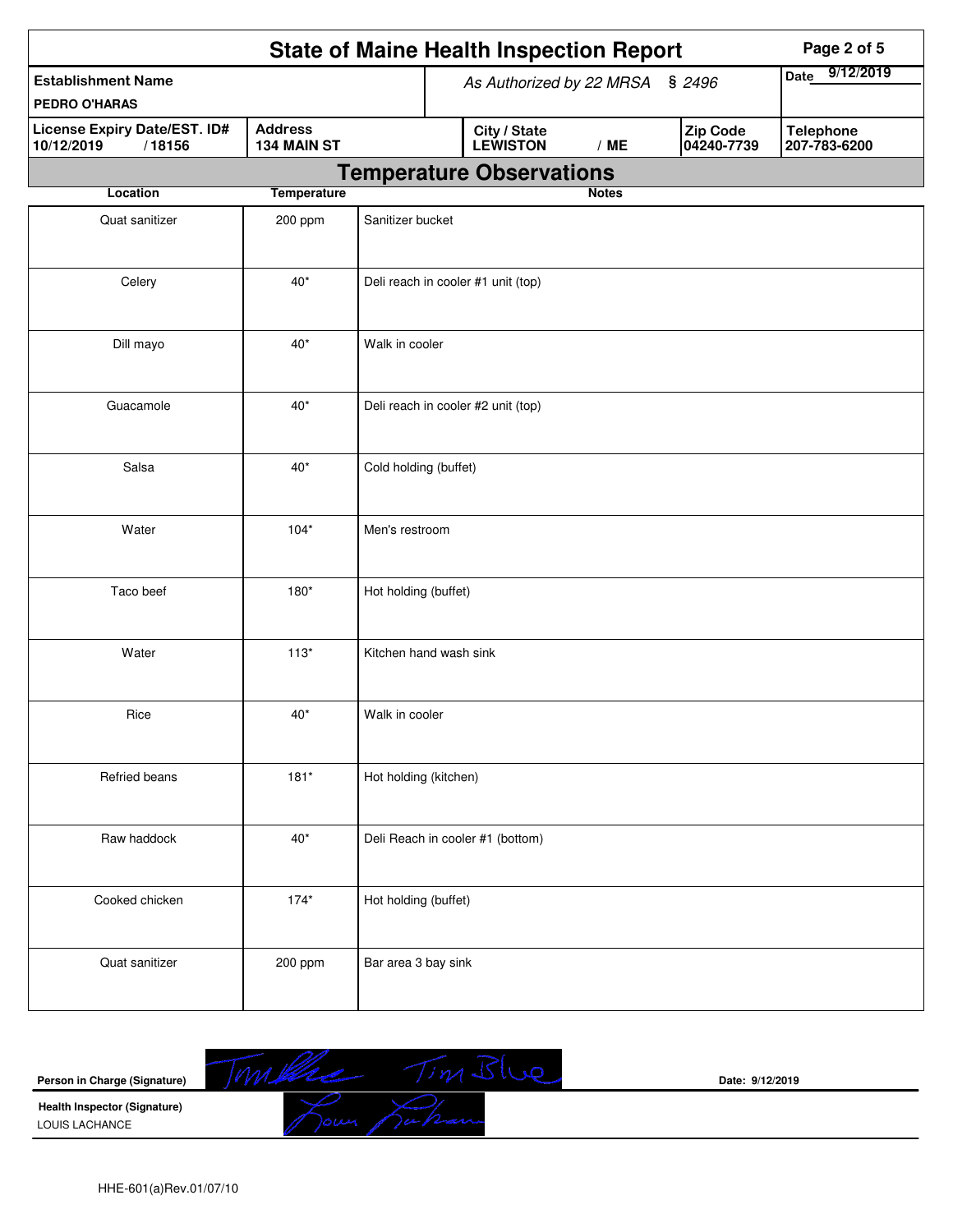|                                                      |                                      | <b>State of Maine Health Inspection Report</b> |                                 | Page 3 of 5  |                                |                                  |
|------------------------------------------------------|--------------------------------------|------------------------------------------------|---------------------------------|--------------|--------------------------------|----------------------------------|
| <b>Establishment Name</b><br><b>PEDRO O'HARAS</b>    |                                      | As Authorized by 22 MRSA § 2496                | 9/12/2019<br>Date               |              |                                |                                  |
| License Expiry Date/EST. ID#<br>10/12/2019<br>/18156 | <b>Address</b><br><b>134 MAIN ST</b> |                                                | City / State<br><b>LEWISTON</b> | МE           | <b>Zip Code</b><br>104240-7739 | <b>Telephone</b><br>207-783-6200 |
|                                                      |                                      | <b>Temperature Observations</b>                |                                 |              |                                |                                  |
| Location                                             | Temperature                          |                                                |                                 | <b>Notes</b> |                                |                                  |
| Hi temp dish                                         | $150*/180* +$                        | Wash/rinse cycles                              |                                 |              |                                |                                  |
| Creamer                                              | $38*$                                | Pepsi cooler                                   |                                 |              |                                |                                  |



**Date: 9/12/2019**

LOUIS LACHANCE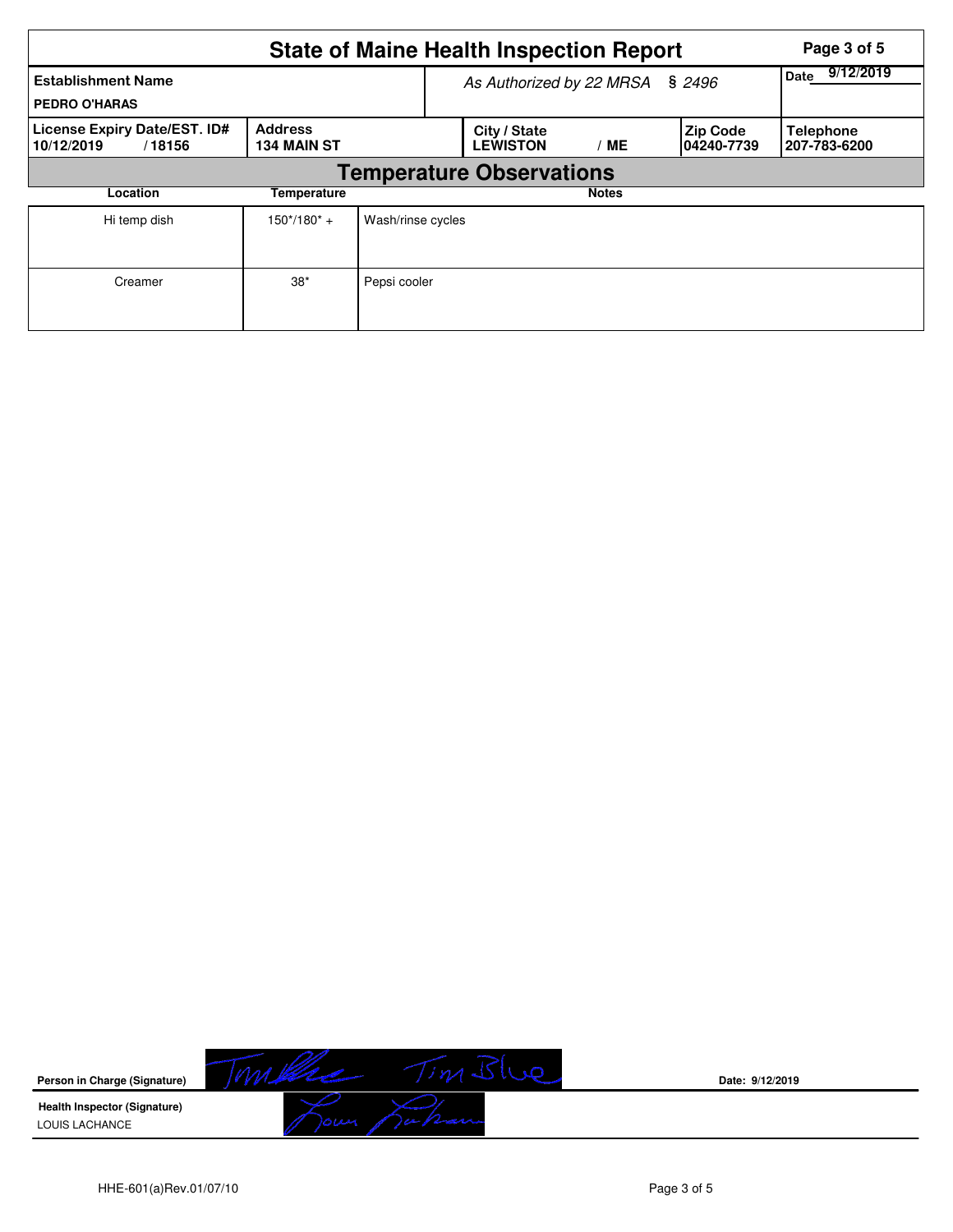| <b>State of Maine Health Inspection Report</b>                                                                                                     |                                      |                                 |           |                               |  |  |  |  |  |  |
|----------------------------------------------------------------------------------------------------------------------------------------------------|--------------------------------------|---------------------------------|-----------|-------------------------------|--|--|--|--|--|--|
| Date<br><b>Establishment Name</b><br><b>PEDRO O'HARAS</b>                                                                                          |                                      |                                 |           |                               |  |  |  |  |  |  |
| License Expiry Date/EST. ID#<br>10/12/2019<br>/18156                                                                                               | <b>Address</b><br><b>134 MAIN ST</b> | City / State<br><b>LEWISTON</b> | <b>ME</b> | <b>Zip Code</b><br>04240-7739 |  |  |  |  |  |  |
| <b>Observations and Corrective Actions</b>                                                                                                         |                                      |                                 |           |                               |  |  |  |  |  |  |
| Violations cited in this report must be corrected within the time frames below, or as stated in sections<br>8-405.11 and 8-406.11 of the Food Code |                                      |                                 |           |                               |  |  |  |  |  |  |
| 2: 2-201.11.(A): C: The person in charge failed to require food employees to submit required information.                                          |                                      |                                 |           |                               |  |  |  |  |  |  |

INSPECTOR NOTES: PIC could not respond correct answers in regards of Employee Health Policy. Review policy and discuss with employees. Document training.

23: 3-603.11.(C): C: Consumer advisory does not contain the required wording.

INSPECTOR NOTES: Menu does not have the correct wording and association with affected foods. Consumer advisory has specific wording and must be linked by astericks to menued items that allow for raw or undercooked.

46: 4-302.14: N: No chemical test kit available.

INSPECTOR NOTES: Not test kit for Quat Sanitizer. Acquire test kit and use to determine effectiveness of sanitizing solution.

53: 6-201.11: N: Floors, walls, and ceilings are not smooth and easily cleanable.

INSPECTOR NOTES: Bar area floor, coving in kitchen are unsealed and/or damaged. Repair or resurface to be sealed, smooth and easily cleanable.